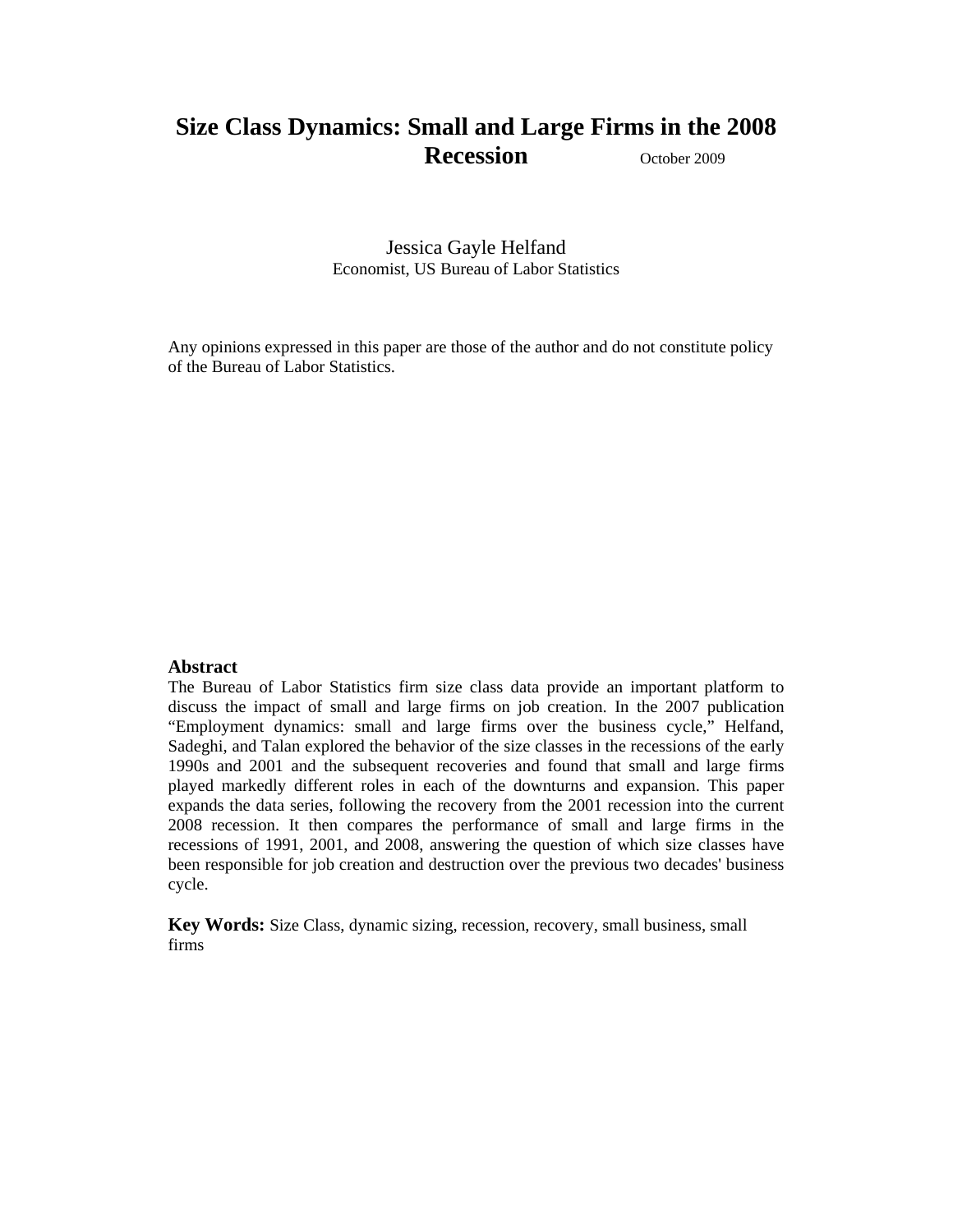## **1. Size Classes Over Time**

The subject of job creation and firm size is of interest in times of growth, but even more so in times of recession. Firms of the same size have had different experiences over the recessions of the early 1990's, 2001, and the ongoing 2008 downturn. This paper uses the Bureau of Labor Statistics' Business Employment Dynamics Firm Size data to answer the question of which size firms are losing the most jobs in the current recession and how these trends compare to past recessions. This is an expansion on the exposition of firm behavior laid out in the 2007 Monthly Labor Review publication "Employment dynamics: small and large firms over the business cycle" by Helfand, et al.<sup>1</sup>

#### **1.1 Background and Methodology**

The Business Employment Dynamics (BED) time series measures job creation and job destruction on a quarterly basis beginning in second quarter 1990.<sup>2</sup> The series decomposes quarterly net change into gross levels of jobs gained and lost. The measure of gross job gains is further broken down into businesses which open or expand employment over the quarter; gross job losses is composed of businesses that close or contract employment. The sum of gross job gains and losses is equal to the net change.<sup>3</sup>

The method of dynamic-sizing is used for these calculations. Dynamic-sizing allocates each firm's employment growth or loss during a quarter to each respective size class in which the change occurred.<sup>4</sup>

Size class tabulations are made at the firm level. An establishment is defined as an economic unit that produces goods or services, usually at a single physical location, and engages in one or predominantly one activity; a firm is a business, either corporate or otherwise, and may consist of one or more establishments. The BED statistics are generated at the firm-level, as BLS determined that it is more consistent with corporations in the role of economic decision makers rather than individual establishments.

While economic literature is full of references to small businesses, there is not an agreement among economists as to what constitutes a small business. Different size groupings for small businesses are defined based on the scope of the research and the availability of data. For example, the US Small Business Administration defines a small business for research purposes as an independent business having fewer than 500

<sup>&</sup>lt;sup>1</sup> Jessica Helfand, Akbar Sadeghi and David Talan, "Employment Dynamics: Small and Large Firms Over the Business Cycle." *Monthly Labor Review* March 2007, pp 39 – 50.<br><sup>2</sup> Prior to third quarter 1992, Multiple Worksite Report processing had not become fully

operational. As the BED data series is based at the establishment level, data is published beginning at this point where businesses composed of multiple establishments could submit data for each establishment. However, this size class analysis is based at the firm level and these breakouts are not necessary. For the purpose of this research, the data series has been expanded back to second quarter 1990 in order to demonstrate the differences between the 1990 and 2000 recessions. Due to the improvements in reporting, use caution when comparing data collected before and after September 1992.

 $3 \overline{\text{F}}$  For more information on Business Employment Dynamics data and methodologies, please see the technical documentation on the BED website: http://www.bls.gov/bdm/ 4

Shail J. Butani, Richard L. Clayton, Vinod Kapani, James R. Spletzer, David M. Talan, and

George S. Werking, Jr., "Business Employment Dynamics: tabulation by employer size." *Monthly Labor Review*, February 2006, pp 3–22.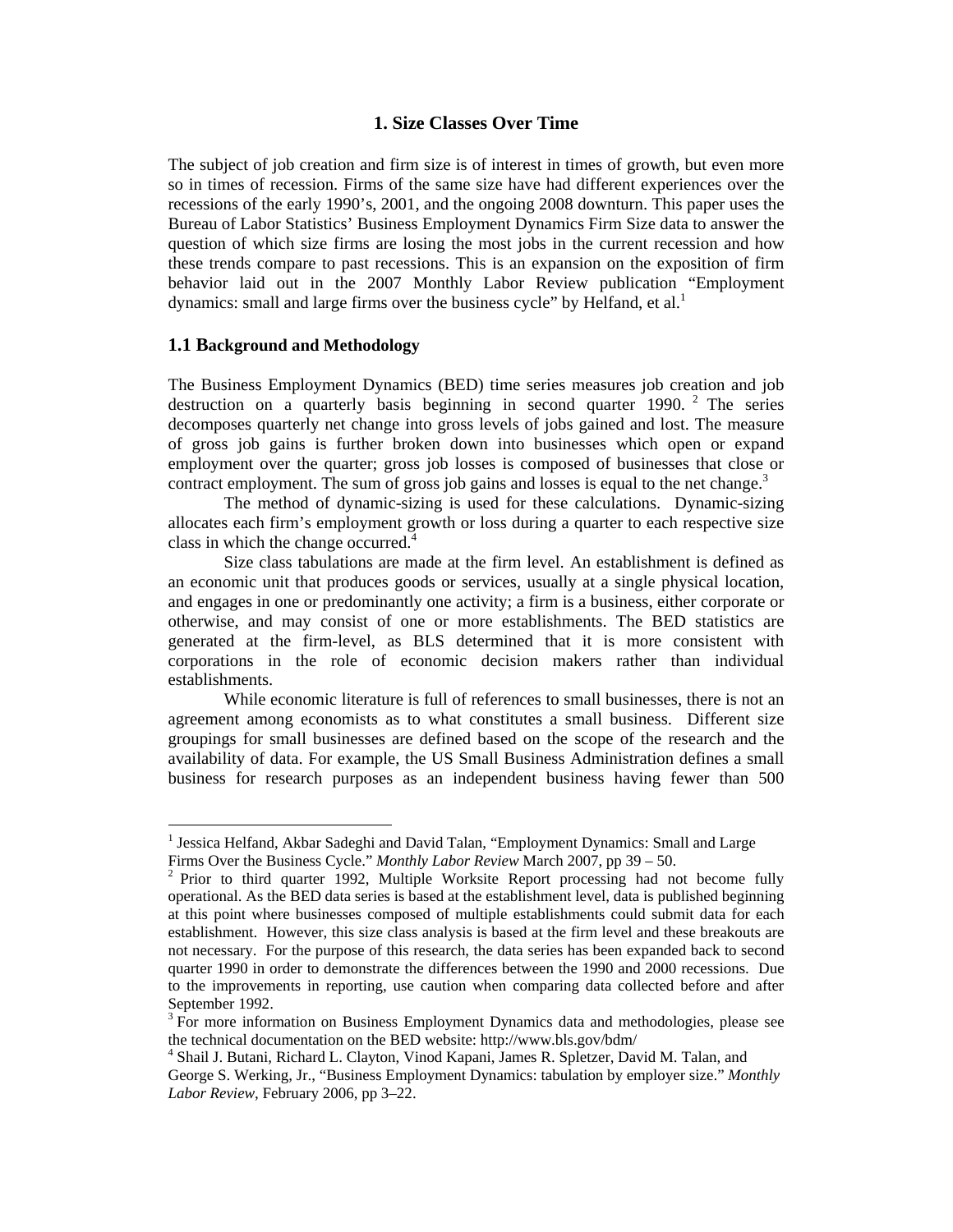employees; however, the SBA's Office of Size Standards also has industry specific definitions of small businesses for government purposes.<sup>4</sup>

The BED data are based on the nine size classes designated by the Office of Management and Budget as official size class standards for use by Federal agencies in industrial and occupational classifications. As in the earlier work by Helfand, et al, two additional size categories are used to make our analysis more compatible with existing size class conventions: a category of 100 or more employees, and a category of 500 or more employees. The trends discussed below hold true for both size groupings. Data on size classes may be aggregated to create broader categories; in the absence of a single definition for small or large firms, data users are able to create categories of interest for study.

#### **1.2 Distribution of employment and firms over time**

From 1990 to 2008 total private sector employment grew by 22.9 million jobs. While all size classes experienced a net increase, only the largest firms increased their share of total employment. The share of employment in firms with 100 or more employees increased by 3.3 percent, and the share of employment in firms with 500 or more employees grew by 3.6 percent. (See table 1)

Over the same period, the count of private sector firms increased by 848,000. Again, all size classes show a net increase, but when grouped at 100 employees and 500 employees, the data show no significant shifts. (See table 2)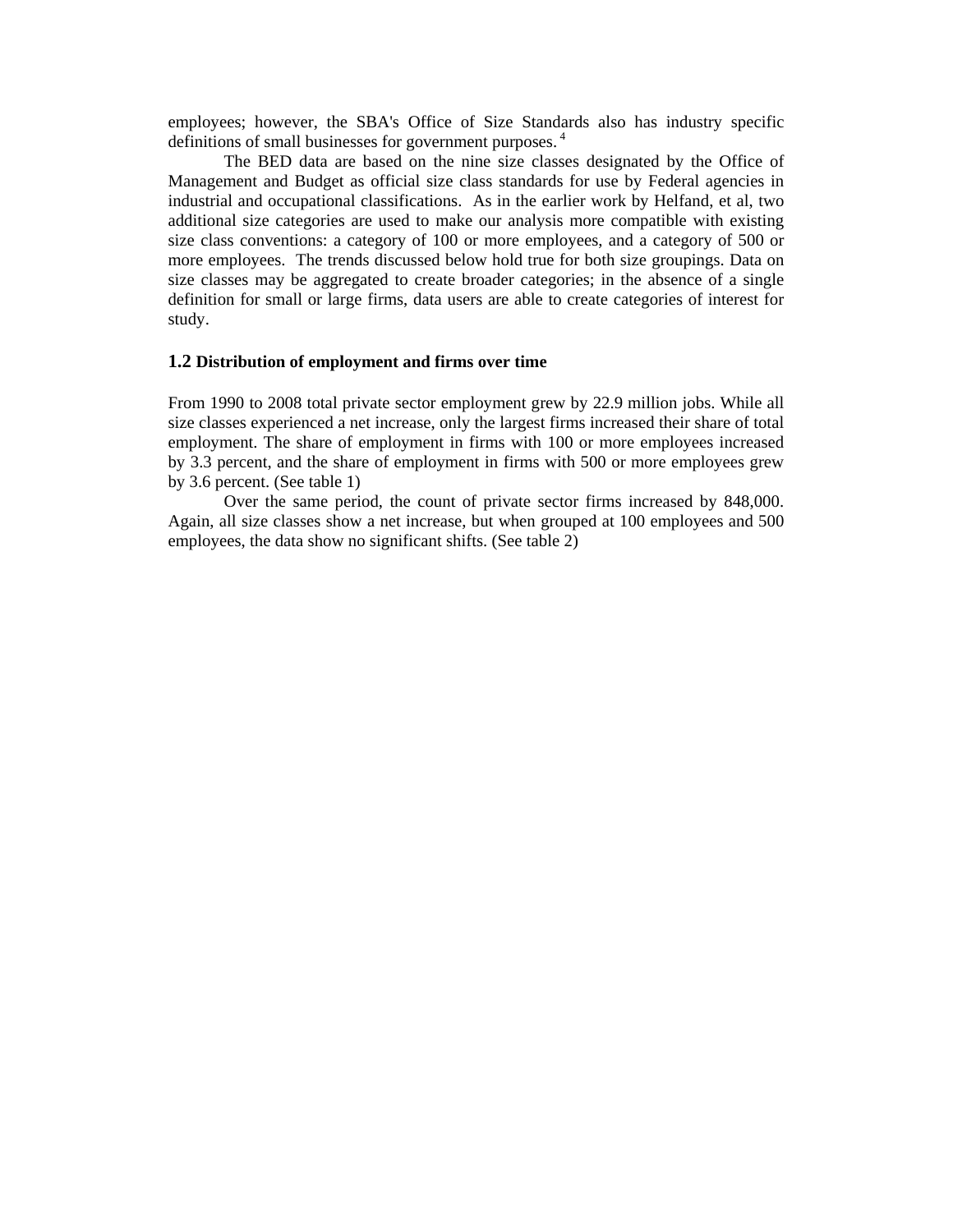**Table 1: Distribution of private sector employment by firm size class: 1990/Q1 through 2008/Q1, not seasonally adjusted**

|       |         | Number of employees  |               |        |           |  |  |
|-------|---------|----------------------|---------------|--------|-----------|--|--|
| March | Total,  | $\mathbf{1}$         | 100           | 1      | 500       |  |  |
| of    | private | to                   | <sub>or</sub> | to     | <b>or</b> |  |  |
| year  |         | 99                   | more          | 499    | more      |  |  |
|       |         | Level (in thousands) |               |        |           |  |  |
| 1990  | 89,278  | 36,239               | 53,038        | 52,293 | 36,985    |  |  |
| 1991  | 87,356  | 35,351               | 52,006        | 50,590 | 36,766    |  |  |
| 1992  | 87,024  | 35,228               | 51,796        | 50,356 | 36,668    |  |  |
| 1993  | 88,530  | 35,709               | 52,821        | 51,195 | 37,335    |  |  |
| 1994  | 91,214  | 36,588               | 54,626        | 52,769 | 38,445    |  |  |
| 1995  | 94,561  | 37,559               | 57,002        | 54,443 | 40,118    |  |  |
| 1996  | 96,531  | 38,062               | 58,469        | 55,397 | 41,134    |  |  |
| 1997  | 99,401  | 38,788               | 60,613        | 56,644 | 42,757    |  |  |
| 1998  | 102,204 | 39,127               | 63,078        | 57,443 | 44,761    |  |  |
| 1999  | 104,637 | 39,707               | 64,930        | 58,326 | 46,311    |  |  |
| 2000  | 107,672 | 40,414               | 67,258        | 59,642 | 48,030    |  |  |
| 2001  | 108,561 | 40,480               | 68,082        | 59,825 | 48,736    |  |  |
| 2002  | 105,810 | 40,156               | 65,654        | 58,797 | 47,013    |  |  |
| 2003  | 105,097 | 40,158               | 64,939        | 58,621 | 46,476    |  |  |
| 2004  | 105,915 | 40,652               | 65,263        | 59,294 | 46,621    |  |  |
| 2005  | 107,902 | 41,096               | 66,806        | 60,219 | 47,683    |  |  |
| 2006  | 110,522 | 41,939               | 68,583        | 61,466 | 49,056    |  |  |
| 2007  | 111,996 | 42,240               | 69,756        | 61,994 | 50,002    |  |  |
| 2008  | 112,131 | 41,844               | 70,286        | 61,631 | 50,500    |  |  |
|       |         |                      | Share         |        |           |  |  |
| 1990  | 100.0   | 40.6                 | 59.4          | 58.6   | 41.4      |  |  |
| 1991  | 100.0   | 40.5                 | 59.5          | 57.9   | 42.1      |  |  |
| 1992  | 100.0   | 40.5                 | 59.5          | 57.9   | 42.1      |  |  |
| 1993  | 100.0   | 40.3                 | 59.7          | 57.8   | 42.2      |  |  |
| 1994  | 100.0   | 40.1                 | 59.9          | 57.9   | 42.1      |  |  |
| 1995  | 100.0   | 39.7                 | 60.3          | 57.6   | 42.4      |  |  |
| 1996  | 100.0   | 39.4                 | 60.6          | 57.4   | 42.6      |  |  |
| 1997  | 100.0   | 39.0                 | 61.0          | 57.0   | 43.0      |  |  |
| 1998  | 100.0   | 38.3                 | 61.7          | 56.2   | 43.8      |  |  |
| 1999  | 100.0   | 37.9                 | 62.1          | 55.7   | 44.3      |  |  |
| 2000  | 100.0   | 37.5                 | 62.5          | 55.4   | 44.6      |  |  |
| 2001  | 100.0   | 37.3                 | 62.7          | 55.1   | 44.9      |  |  |
| 2002  | 100.0   | 38.0                 | 62.0          | 55.6   | 44.4      |  |  |
| 2003  | 100.0   | 38.2                 | 61.8          | 55.8   | 44.2      |  |  |
| 2004  | 100.0   | 38.4                 | 61.6          | 56.0   | 44.0      |  |  |
| 2005  | 100.0   | 38.1                 | 61.9          | 55.8   | 44.2      |  |  |
| 2006  | 100.0   | 37.9                 | 62.1          | 55.6   | 44.4      |  |  |
| 2007  | 100.0   | 37.7                 | 62.3          | 55.4   | 44.6      |  |  |
| 2008  | 100.0   | 37.3                 | 62.7          | 55.0   | 45.0      |  |  |

Source: Bureau of Labor Statistics, Quarterly Census of Employment and Wages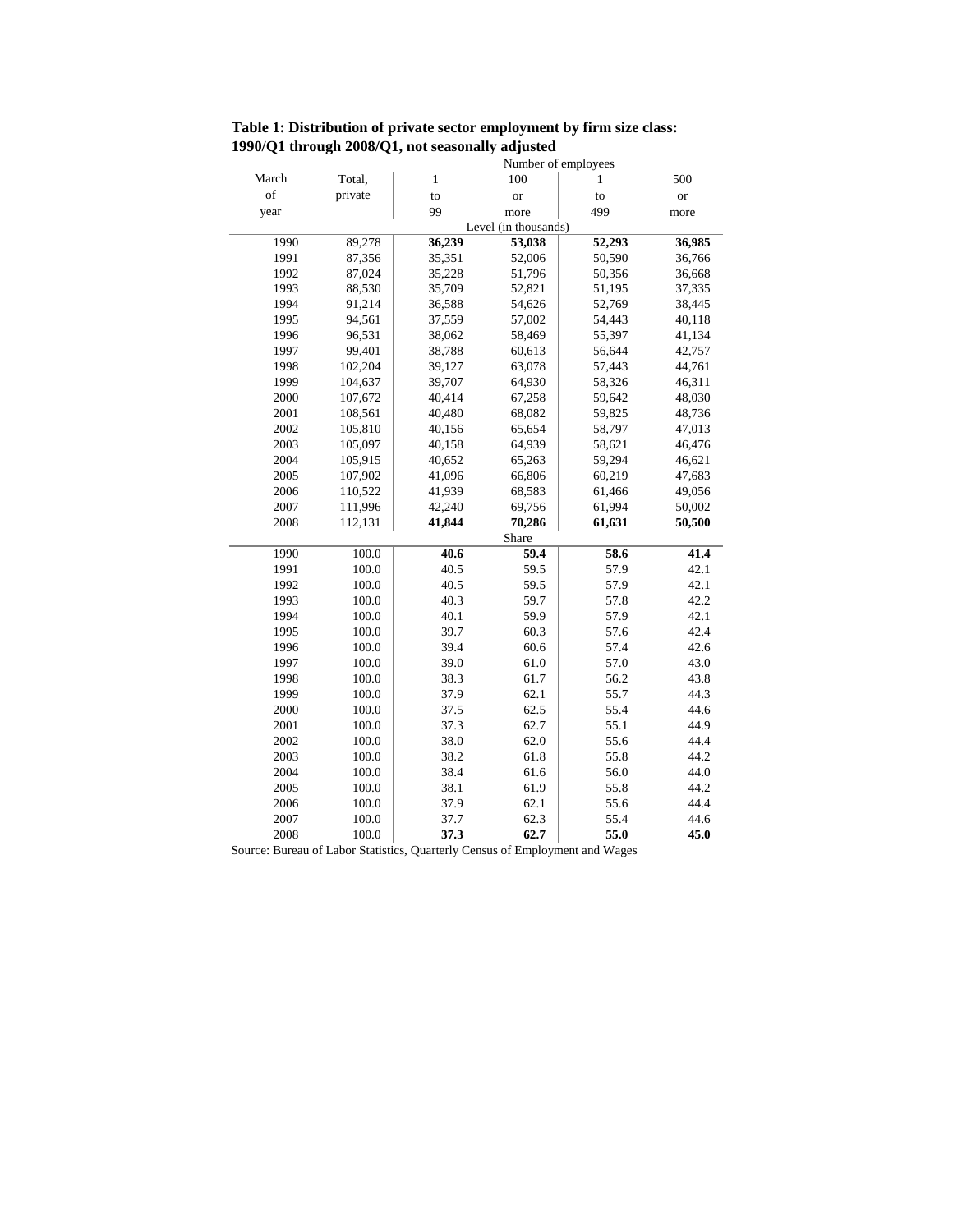| Number of employees<br>March<br>Total,<br>$\,1\,$<br>100<br>1<br>of | 500                                       |  |  |  |  |  |
|---------------------------------------------------------------------|-------------------------------------------|--|--|--|--|--|
|                                                                     |                                           |  |  |  |  |  |
|                                                                     |                                           |  |  |  |  |  |
| private<br>to<br><b>or</b><br>to<br>year                            | or                                        |  |  |  |  |  |
| 99<br>499<br>more                                                   | more                                      |  |  |  |  |  |
|                                                                     | Level (in thousands)<br>99<br>16<br>4,210 |  |  |  |  |  |
| 1990<br>4,227<br>4,128                                              |                                           |  |  |  |  |  |
| 1991<br>4,207<br>4,112<br>94<br>4,191                               | 16                                        |  |  |  |  |  |
| 94<br>4,210<br>1992<br>4,226<br>4,133                               | 16                                        |  |  |  |  |  |
| 1993<br>4,300<br>4,204<br>96<br>4,284                               | 16                                        |  |  |  |  |  |
| 1994<br>4,377<br>4,277<br>100<br>4,360                              | 17                                        |  |  |  |  |  |
| 1995<br>4,460<br>4,356<br>104<br>4,442                              | 18                                        |  |  |  |  |  |
| 1996<br>4,401<br>107<br>4,490<br>4,508                              | 18                                        |  |  |  |  |  |
| 1997<br>4,591<br>4,480<br>4,572<br>110                              | 19                                        |  |  |  |  |  |
| 1998<br>4,621<br>4,508<br>113<br>4,601                              | 20                                        |  |  |  |  |  |
| 1999<br>4,685<br>4,570<br>115<br>4,665                              | 20                                        |  |  |  |  |  |
| 2000<br>4,698<br>4,719<br>4,601<br>119                              | $21\,$                                    |  |  |  |  |  |
| 2001<br>4,752<br>4,632<br>120<br>4,731                              | 21                                        |  |  |  |  |  |
| 2002<br>4,761<br>115<br>4,741<br>4,646                              | 20                                        |  |  |  |  |  |
| 2003<br>4,791<br>4,811<br>4,697<br>114                              | $20\,$                                    |  |  |  |  |  |
| 2004<br>4,876<br>4,761<br>115<br>4,856                              | 20                                        |  |  |  |  |  |
| 2005<br>4,942<br>4,824<br>118<br>4,922                              | 20                                        |  |  |  |  |  |
| 2006<br>120<br>4,936<br>5,035<br>5,056                              | 21                                        |  |  |  |  |  |
| 2007<br>5,097<br>4,975<br>122<br>5,076                              | 21                                        |  |  |  |  |  |
| 2008<br>5,075<br>122<br>4,953<br>5,054                              | 21                                        |  |  |  |  |  |
| Share                                                               |                                           |  |  |  |  |  |
| 1990<br>100.0<br>97.7<br>2.3                                        | 99.6<br>$\overline{\mathbf{0.4}}$         |  |  |  |  |  |
| 1991<br>100.0<br>97.8<br>2.2                                        | 99.6<br>0.4                               |  |  |  |  |  |
| 1992<br>100.0<br>97.8<br>2.2                                        | 0.4<br>99.6                               |  |  |  |  |  |
| 2.2<br>1993<br>97.8<br>100.0                                        | 99.6<br>0.4                               |  |  |  |  |  |
| 1994<br>100.0<br>97.7<br>2.3                                        | 99.6<br>0.4                               |  |  |  |  |  |
| 1995<br>100.0<br>97.7<br>2.3                                        | 99.6<br>0.4                               |  |  |  |  |  |
| 1996<br>100.0<br>97.6<br>2.4                                        | 99.6<br>0.4                               |  |  |  |  |  |
| 1997<br>100.0<br>97.6<br>2.4                                        | 99.6<br>0.4                               |  |  |  |  |  |
| 1998<br>100.0<br>97.5<br>2.5                                        | 0.4<br>99.6                               |  |  |  |  |  |
| 1999<br>100.0<br>97.5<br>2.5                                        | 99.6<br>0.4                               |  |  |  |  |  |
| 2000<br>100.0<br>97.5<br>2.5                                        | 99.6<br>0.4                               |  |  |  |  |  |
| 2001<br>100.0<br>97.5<br>2.5                                        | 99.6<br>0.4                               |  |  |  |  |  |
| 2002<br>97.6<br>100.0<br>2.4                                        | 0.4<br>99.6                               |  |  |  |  |  |
| 2003<br>100.0<br>97.6<br>2.4                                        | 99.6<br>0.4                               |  |  |  |  |  |
| 2004<br>100.0<br>97.6<br>2.4                                        | 99.6<br>0.4                               |  |  |  |  |  |
| 2005<br>100.0<br>97.6<br>2.4                                        | 99.6<br>0.4                               |  |  |  |  |  |
| 2006<br>100.0<br>97.6<br>2.4                                        | 0.4<br>99.6                               |  |  |  |  |  |
| 2007<br>100.0<br>97.6<br>2.4                                        | 99.6<br>0.4                               |  |  |  |  |  |
| 97.6<br>2008<br>100.0<br>2.4                                        | 99.6<br>0.4                               |  |  |  |  |  |

**Table 2: Distribution of private sector firms by size class: 1990/Q1 through 2008/Q1, not seasonally adjusted**

Source: Bureau of Labor Statistics, Quarterly Census of Employment and Wages

# **2. Business Cycles Periods and Comparison**

The National Bureau of Economic Research (NBER) defines the recession periods based on a number of criteria.<sup>5</sup> For this analysis, periods are grouped based on quarters of positive and negative net change only:

1990Q2 – 1992Q1: net loss during and after the 1990 – 1991 recession

<sup>&</sup>lt;sup>5</sup> National Bureau of Economic Research (NBER) defines the past three recessions as July 1990  $(Q3)$  – March 1991 (Q1); March 2001 (Q1) – November 2001 (Q4); and December 2007 (Q4) – ongoing.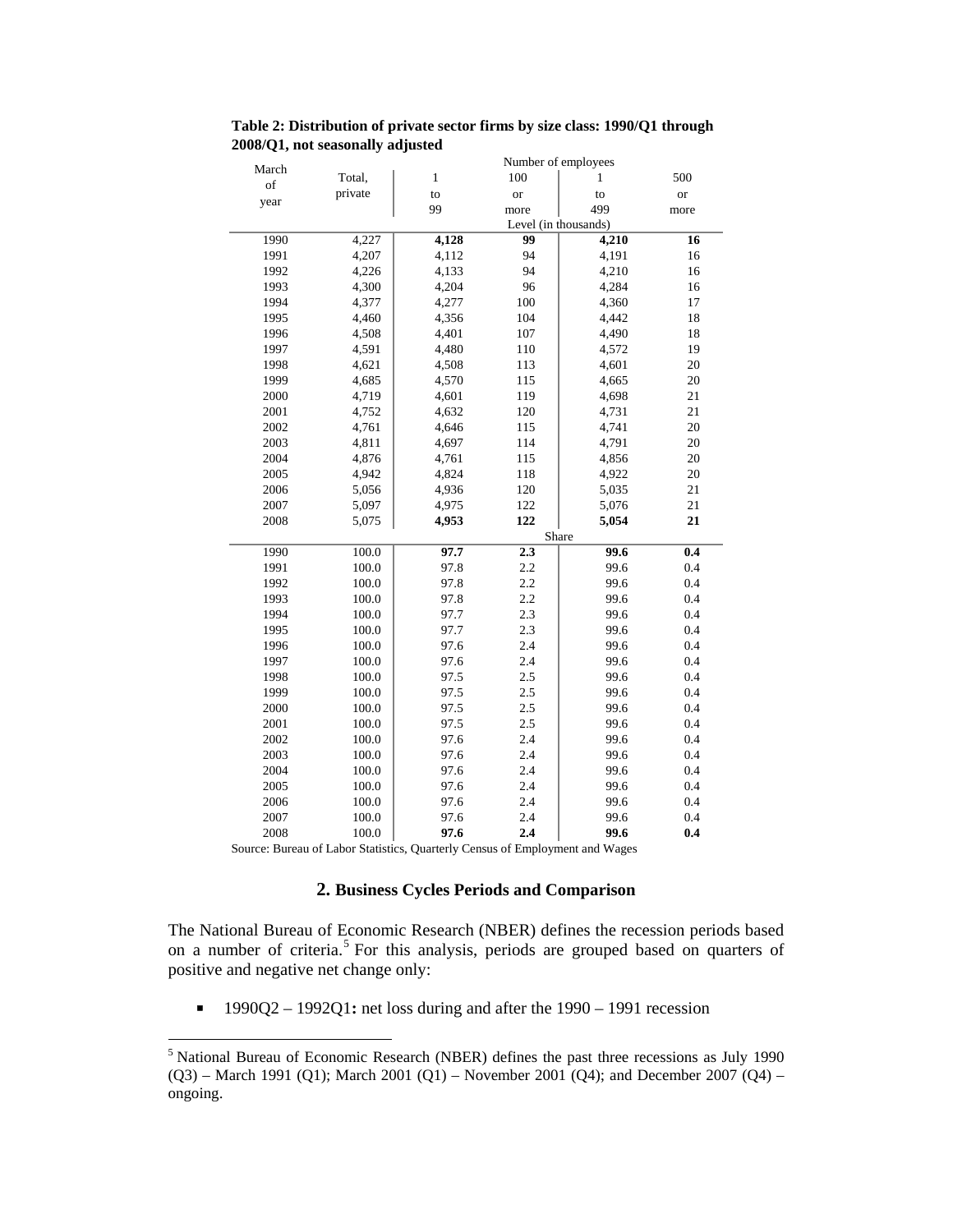- 1992O2 2001O1: recovery and expansion
- 2001Q2 2003Q1**:** net loss during and after the 2001 recession
- 2003Q2 2007Q2**:** recovery and expansion<br>2007Q3 2008Q4; net losses in the curre
- 2007Q3 2008Q4**:** net losses in the current downturn through the latest data available

The average quarterly net change for each of these time periods is shown in table 3. During and immediately following the 1990 – 1991 recession, small firms, grouped both at 100 and 500 employees, contributed the majority of net losses. Firms with fewer than 100 employees made up 58 percent of net losses, while firms with fewer than 500 employees made up 80 percent of net losses.

In the quarters of net loss in early 2000, the pattern is reversed. Large firms, those with more than 100 and more than 500 employees constituted 81 percent and 55 percent of net losses on average, respectively. This is in large part due to the losses large firms continued to experience in 2002 and the first two quarters of 2003.

| $\mathbf{r}$                    | $\tilde{\phantom{a}}$ |          |                         | ◡         |                              |
|---------------------------------|-----------------------|----------|-------------------------|-----------|------------------------------|
| Time period                     | Total,<br>private     | to<br>99 | 100<br>$\alpha$<br>more | to<br>499 | 500<br><sub>or</sub><br>more |
| 1990/2 - 1992/1:<br>Net Loss    | $-275$                | $-159$   | $-115$                  | $-221$    | $-54$                        |
| $1992/2 - 2000/4$ :<br>Net Gain | 653                   | 268      | 385                     | 398       | 255                          |
| $2001/1 - 2003/2$<br>Net Loss   | $-403$                | $-78$    | $-324$                  | $-182$    | $-221$                       |
| $2003/3 - 2007/2$<br>Net Gain   | 430                   | 189      | 241                     | 280       | 150                          |
| $2007/3 - 2008/4$ :<br>Net Loss | $-600$                | $-320$   | $-280$                  | $-394$    | $-206$                       |

Table 3: Average quarterly net employment change by firm size, grouped by periods of net loss and net gain, in thousands, seasonally adjusted

Note: Column numbers are not additive Source: Bureau of Labor Statistics, Business Employment Dynamics

This current downturn starting in 2007, once again shows small firms as the leaders in net losses. Firms with fewer than 100 employees have contributed 53 percent of losses, and firms with less than 500 employees have contributed 66 percent, on average. As the recession continues, it will be interesting to see if the small firms continue to have a majority of losses.

Charts 1 and 2 display quarterly gross job gains and losses for small and large firms. The graphs also show average gross job gains and losses for each period of *net* gain and loss. Gross job gains never rebounded to pre-recession levels after the 2001 downturn. This assertion holds true for both size groupings of small and large firms. The recovery period between September 2003 and June 2007 was primarily fueled by a decline in gross job losses, not by increased hiring.

As gross job losses increase in the current recession, gross job gains have reached a historic low in the BED data series; gross job gains for all firms dropped to 5,340,000 in the fourth quarter of 2008. Both groupings of small firms show all time lows during this quarter; firm with 100 or more and 500 or more employees experienced their lowest level in the third quarter of 2008 and first quarter of 2008, respectively. Gross job losses,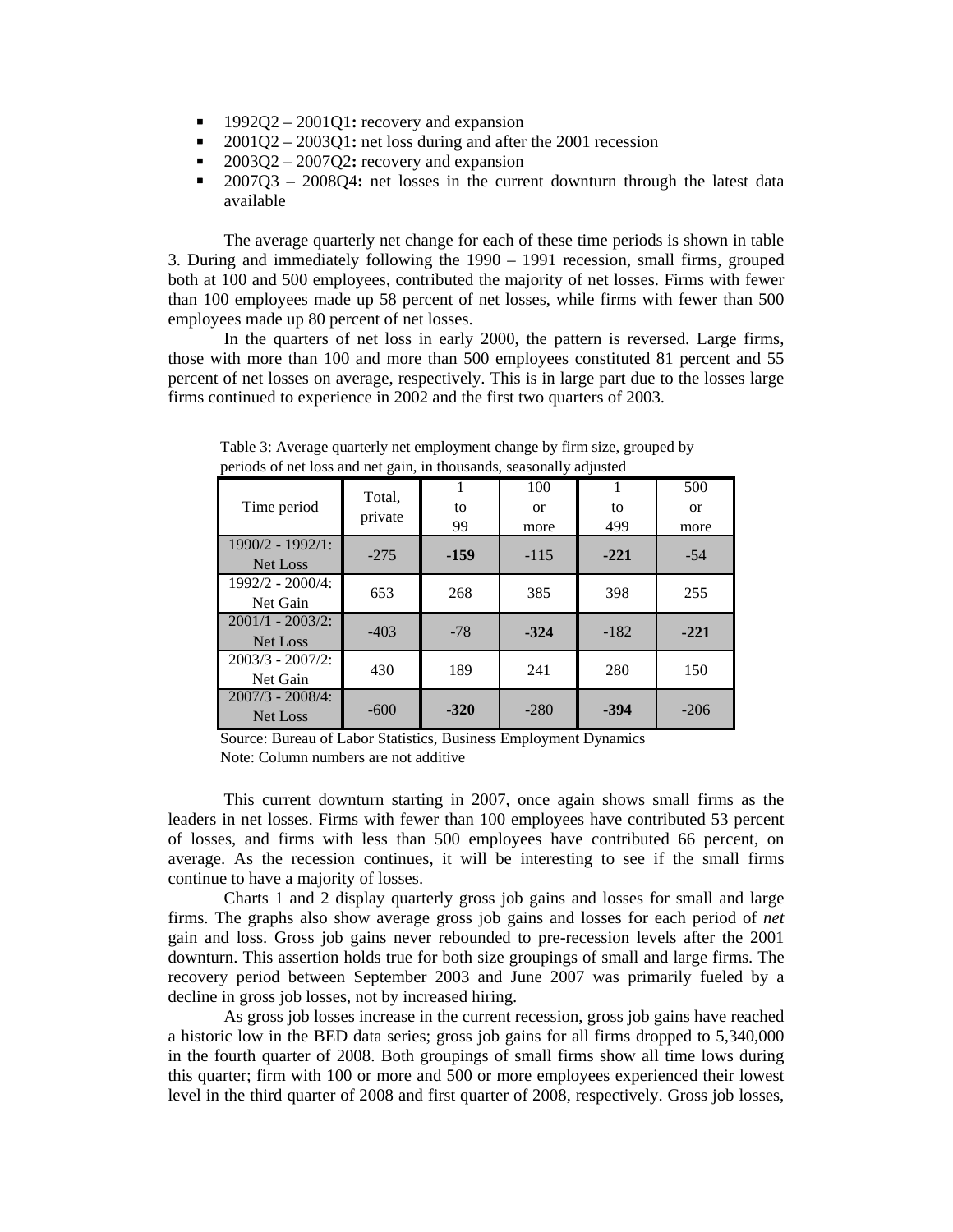

however, have not yet reached levels seen in the 1990 or 2001 recessions. (See tables 4 and 5)

**Source**: Bureau of Labor Statistics, Business Employment Dynamics; Shaded areas represent NBER defined recession periods.



**Source**: Bureau of Labor Statistics, Business Employment Dynamics; Shaded areas represent NBER defined recession periods.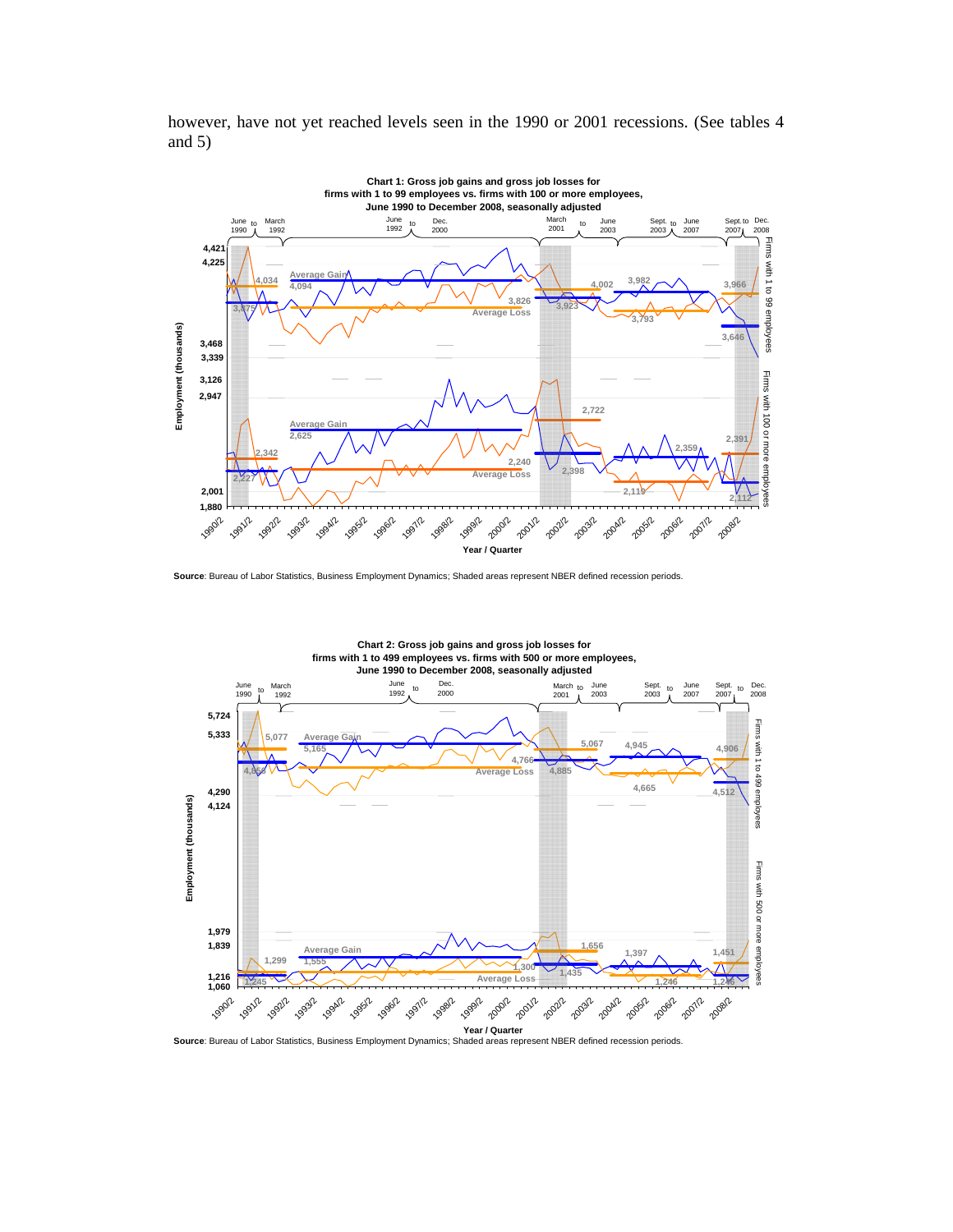| Table 4: Average quarterly gross job gains by firm size, grouped by periods of net<br>loss and net gain, in thousands, seasonally adjusted |                   |                 |                         |                           |                         |
|--------------------------------------------------------------------------------------------------------------------------------------------|-------------------|-----------------|-------------------------|---------------------------|-------------------------|
| Time period                                                                                                                                | Total,<br>private | to<br>99        | 100<br>$\alpha$<br>more | $\mathbf{1}$<br>to<br>499 | 500<br>$\alpha$<br>more |
| $1990/2 - 1992/1$ :<br>Net Loss                                                                                                            | 6,101             | 3,875           | 2,227                   | 4,856                     | 1,245                   |
| $1992/2 - 2000/4$ :<br>Net Gain                                                                                                            | 6,719             | 4,094           | 2,625                   | 5,165                     | 1,555                   |
| $2001/1 - 2003/2$<br>Net Loss                                                                                                              | 6,321             | 3,923           | 2,398                   | 4,885                     | 1,435                   |
| $2003/3 - 2007/2$<br>Net Gain                                                                                                              | 6,341             | 3,982           | 2,359                   | 4,945                     | 1,397                   |
| $2007/3 - 2008/4$ :<br>Net Loss                                                                                                            | 5,757             | 3,646           | 2,112                   | 4,512                     | 1,246                   |
| Lowest level and<br>quarter of gross job<br>gains                                                                                          | 5,340<br>2008/4   | 3,339<br>2008/4 | 1,979<br>2008/3         | 4,124<br>2008/4           | 1,129<br>2008/1         |

Source: Bureau of Labor Statistics, Business Employment Dynamics Note: Column numbers are not additive

| Table 5: Average quarterly gross job losses by firm size, grouped by periods of<br>net loss and net gain, in thousands, seasonally adjusted |                   |                 |                          |                 |                          |
|---------------------------------------------------------------------------------------------------------------------------------------------|-------------------|-----------------|--------------------------|-----------------|--------------------------|
| Time period                                                                                                                                 | Total,<br>private | to<br>99        | 100<br><b>or</b><br>more | 1<br>to<br>499  | 500<br><b>or</b><br>more |
| 1990/2 - 1992/1:<br>Net Loss                                                                                                                | 6,376             | 4,034           | 2,342                    | 5,077           | 1,299                    |
| 1992/2 - 2000/4:<br>Net Gain                                                                                                                | 6,066             | 3,826           | 2,240                    | 4,766           | 1,300                    |
| $2001/1 - 2003/2$<br>Net Loss                                                                                                               | 6,723             | 4,002           | 2,722                    | 5,067           | 1,656                    |
| $2003/3 - 2007/2$ :<br>Net Gain                                                                                                             | 5,911             | 3,793           | 2,119                    | 4,665           | 1,246                    |
| $2007/3 - 2008/4$ :<br>Net Loss                                                                                                             | 6,357             | 3,966           | 2,391                    | 4,906           | 1,451                    |
| Highest level and<br>quarter of gross<br>job losses                                                                                         | 7,327<br>2001/3   | 4,421<br>1991/1 | 3,132<br>2001/4          | 5,724<br>1991/1 | 1,979<br>2001/4          |

Source: Bureau of Labor Statistics, Business Employment Dynamics Note: Column numbers are not additive

# **3. Conclusion**

As more data become available for the current downturn, a more thorough analysis of the 2008 recession will be possible. It appears that small firms, those with fewer than 100 or 500 employees, have experienced more job loss than large firms through December 2008. This is a reversal from the 2001 recession when large firms, principally those with 100 or more employees, experienced the majority of net losses. Small firms are showing the majority of average quarterly net losses, driven by a marked drop in gross job gains.